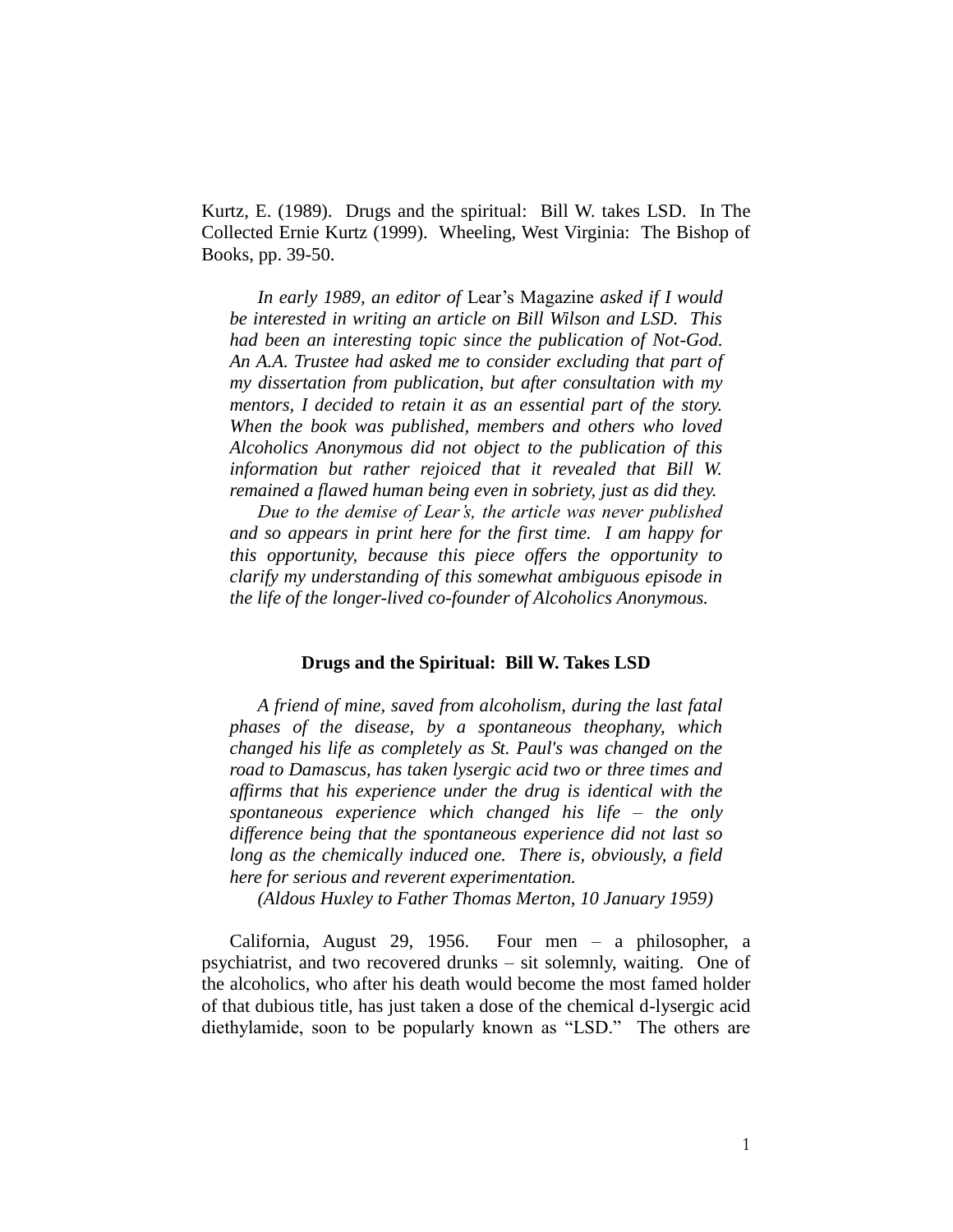present to observe and to guide.

The expected, the desired, happens. Some twenty years earlier, in Towns Hospital in New York City, Bill W. had discovered the insight that became Alcoholics Anonymous in a "spiritual awakening": an experience of white light and the sound of rushing wind and a feeling of deep peace. And now, on this day, in this very different setting, he finally recaptured that experience. His "doors of perception" cleared, colors glowed more intensely, the voice of Dr. Cohen reverberated with new resonance, all motion flowed with languorous beauty, and, above all, he comprehended "the essential All-Rightness of the universe . . . the reconciliation of opposites."

A.A.'s own telling of this story in the book *Pass It On* describes Bill as "enthusiastic about his experience; he felt it helped him eliminate many barriers erected by the self, or ego, that stand in the way of one's direct experience of the cosmos and of God." Bill continued his experiments with LSD into the early 1960s.

## **HOW COULD HE!?**

Addiction-obsessed as we tend to be in this era when drug use threatens our safety on the streets as well as the security of our homes, when we are bombarded by the feel-good theology of a thin new spirituality that claims all our malaises are rooted in "addiction," alarm and shock seem appropriate responses to the news that William Griffith Wilson, co-founder of Alcoholics Anonymous, experimented with LSD. We think of Alcoholics Anonymous and the Twelve-Step programs derived from it as the main hope for dealing with the demand-side of drug use. Why would Wilson, who so well knew the dangers of mindaltering chemicals, attempt such an experiment? How **could** he?! For in addition to confusion, we feel betrayal – is this not evidence that Bill W. let his followers down, that A.A. is flawed in its source?

Addressing such concerns requires perspective: the 1950s were not the 1990s. We find a hint of the difference, and of a similarity, in Bill's own activities at the time. Far from keeping secret his experience with LSD, A.A.'s co-founder judiciously but eagerly spread the word, inviting not only his wife and his secretary but also trusted friends to join his experiments. Some, like his favorite Jesuit, Father Edward Dowling, did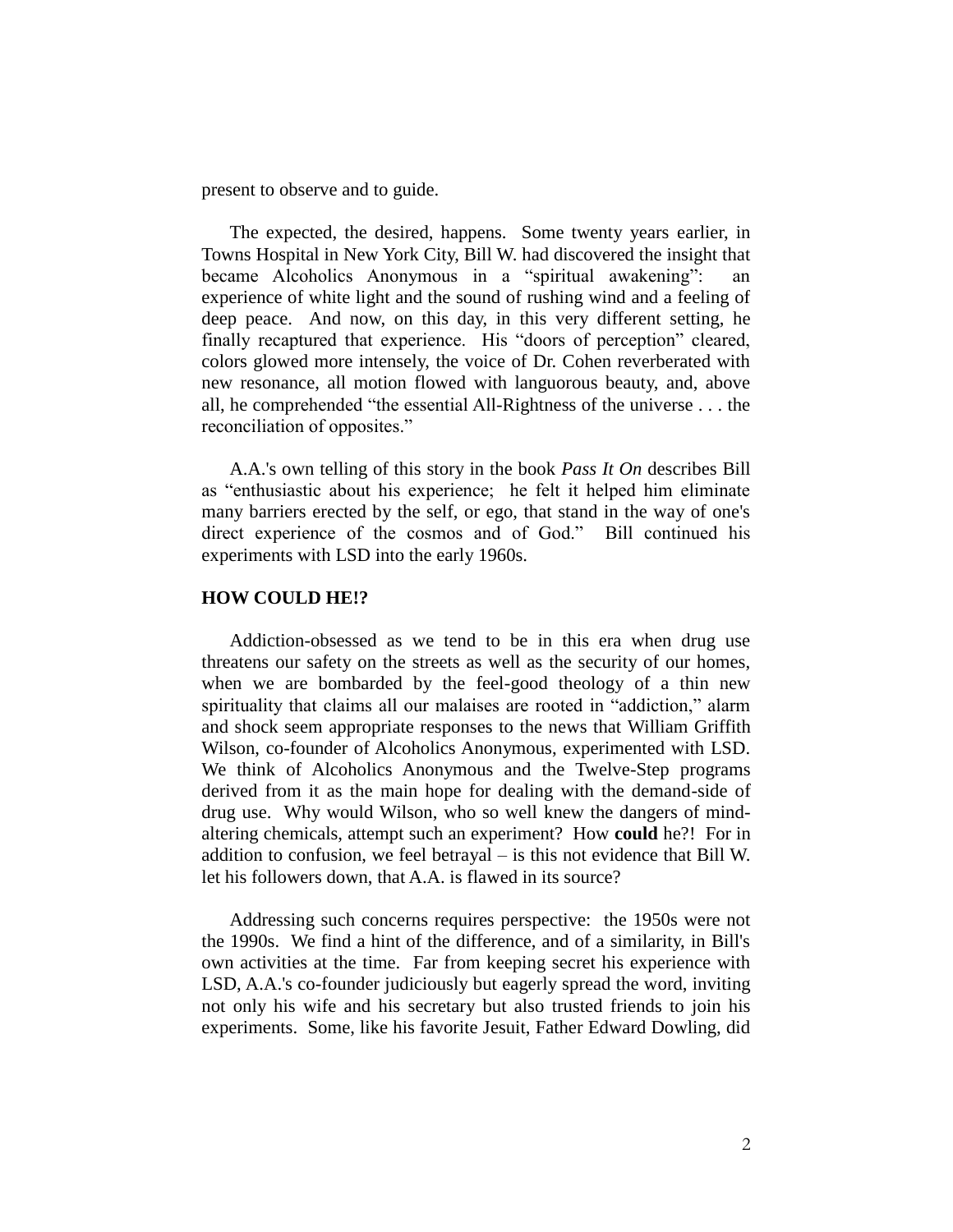so. Others such as Dr. Jack Norris, non-alcoholic chairman of A.A.'s trustees, declined. Clearly, Bill experienced no sense of shame or guilt over his activities. He in fact regarded them as in service to the A.A. fellowship.

But how could he think this? And the question remains, **why** did he get involved in such an endeavor? We have no complete answer, but what we do know suggests that in a strange but real way, Bill was still seeking a cure for alcoholism – not the kind of "cure" that would allow drinking alcohol safely, but a way of helping more alcoholics get sober in Alcoholics Anonymous. In fact, Wilson's experimentation with LSD reflects one more facet of his persistent pursuit of "the spiritual."

### **THE STORY OF LSD**

The use of hallucinogens as a cure for alcoholism goes back at least as far as the Native American peyote cults and was reported by anthropologists as early as 1907. The story of LSD begins with the synthesizing of the chemical, d-lysergic acid diethylamide. Although he first produced the substance in 1938, Dr. Albert Hoffman, a Swiss research chemist employed by Sandoz, discovered its properties only in 1943. His findings attracted interest, for scientists saw in LSD-25, as it was then called, "a drug which would make a normal person psychotic." That implied a chemical basis for insanity, and further suggested that if such "aberrant enzymatic action" could be reversed, an antidote had been found that would "cure schizophrenia." A flurry of research began on "LSD-25 as an Aid in Psychotherapy."

In 1952, two Saskatchewan researchers, Doctors Abram Hoffer and Humphrey Osmond, began investigations along this line. Hoffer and Osmond worked in a mental hospital, treating alcoholics as well as schizophrenics, and their interest centered on patients suffering both disorders. These were their toughest cases, for the schizophrenia seemed to impede the kind of insightful experience thought to be required if an alcoholic was to stop drinking.

Gerald Heard, who had introduced Wilson to Aldous Huxley in the mid-1940s, also supplied the link between Hoffer and Osmond and A.A.'s co-founder. According to Osmond's later recollection, Bill had been "extremely unthrilled" about their research: "He was very much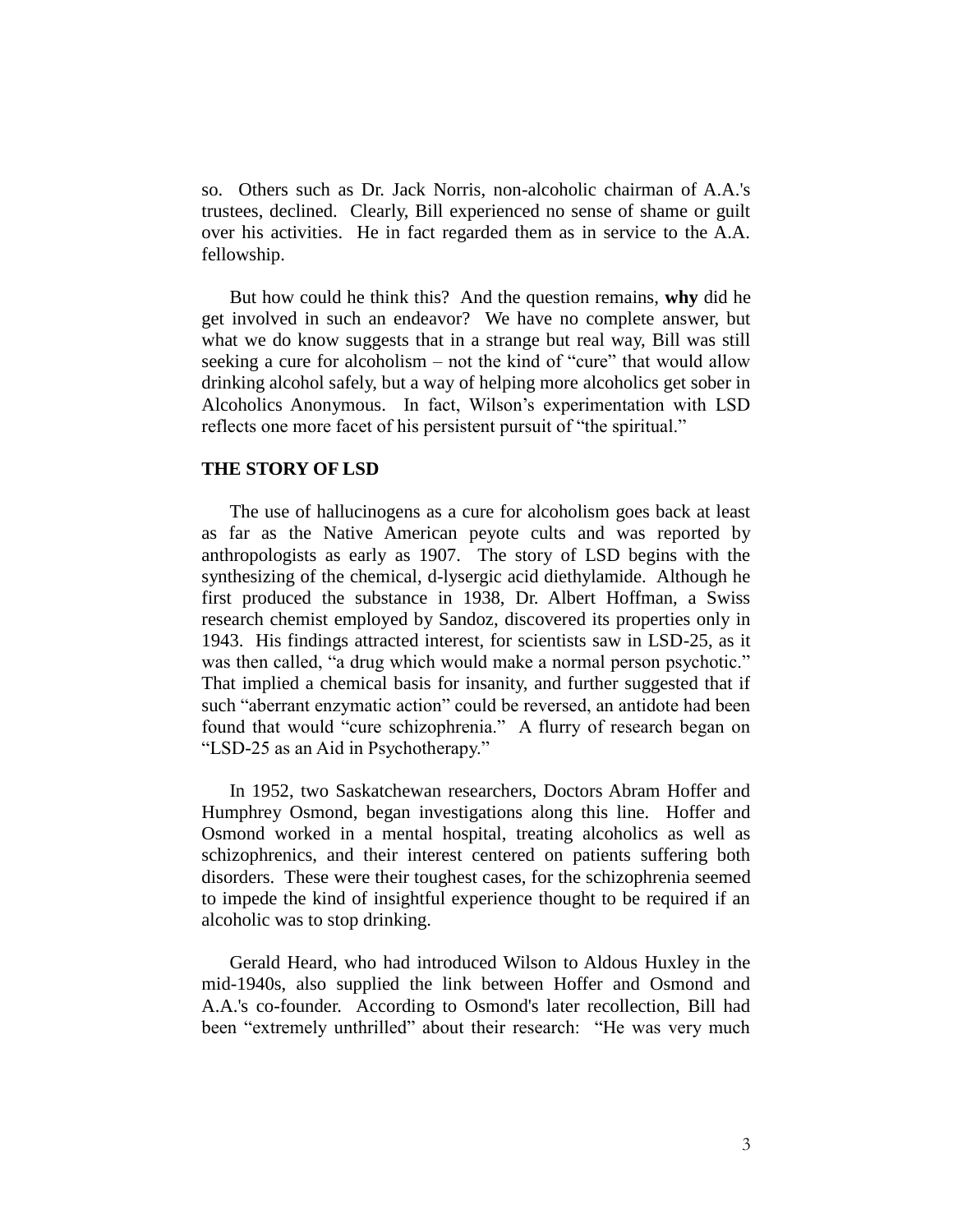against giving drugs to alcoholics."

But the psychiatrists soon learned from their own experience as well as from observation that the main effect of the drug was to bring on an experience of illumination. They also discovered that that experience of illumination seemed to allow some of their patients who had previously resisted "the spiritual" to accept it and thus to "get" the A.A. program.

The results reported by Hoffer and Osmond fascinated Wilson. When LSD was given to alcoholics in mental hospitals, "of whom A.A. could touch and help only about five per cent, they had about 15 per cent recoveries." One of the Canadian studies reported a recovery rate of 70 percent.

## **BILL AND SPIRITUALITY**

Here, then, is one clear reason why Bill Wilson experimented with LSD: he was seeking still further ways of helping alcoholics, of helping specifically those alcoholics who could not seem to attain sobriety in Alcoholics Anonymous because, apparently, they could not "get the spiritual."

But why this drive? The answer lies also in "the spiritual." Bill yearned not only to recapture his own spiritual experience: he sought to slake a new craving, for his thirst for alcohol had become a thirst for alcoholics. In 1940, when Father Edward Dowling walked into Wilson's life at the very nadir of the co-founder's personal depression, the priest had assured Bill that we all thirst: to be human **is** to thirst. The question is at what we direct our thirst. In a very real sense, the story of Bill's sobriety details his turning of his thirst for alcohol into a thirst for alcoholics. That is why and how Alcoholics Anonymous first came into being. And grew. But Bill also learned, in those first twenty years, that the main obstacle to drunks "getting" A.A. was "the spiritual."

Wilson understood. He knew of William James's observation that "The only cure for dipsomania is religiomania." Bill himself had been a skeptic, as reflected in the A.A. "Big Book" chapter, "We Agnostics," which details his own transition from conventional unbeliever to unconventional believer. Because that change had been precipitated by a "spiritual awakening," A.A.'s co-founder guessed that a similar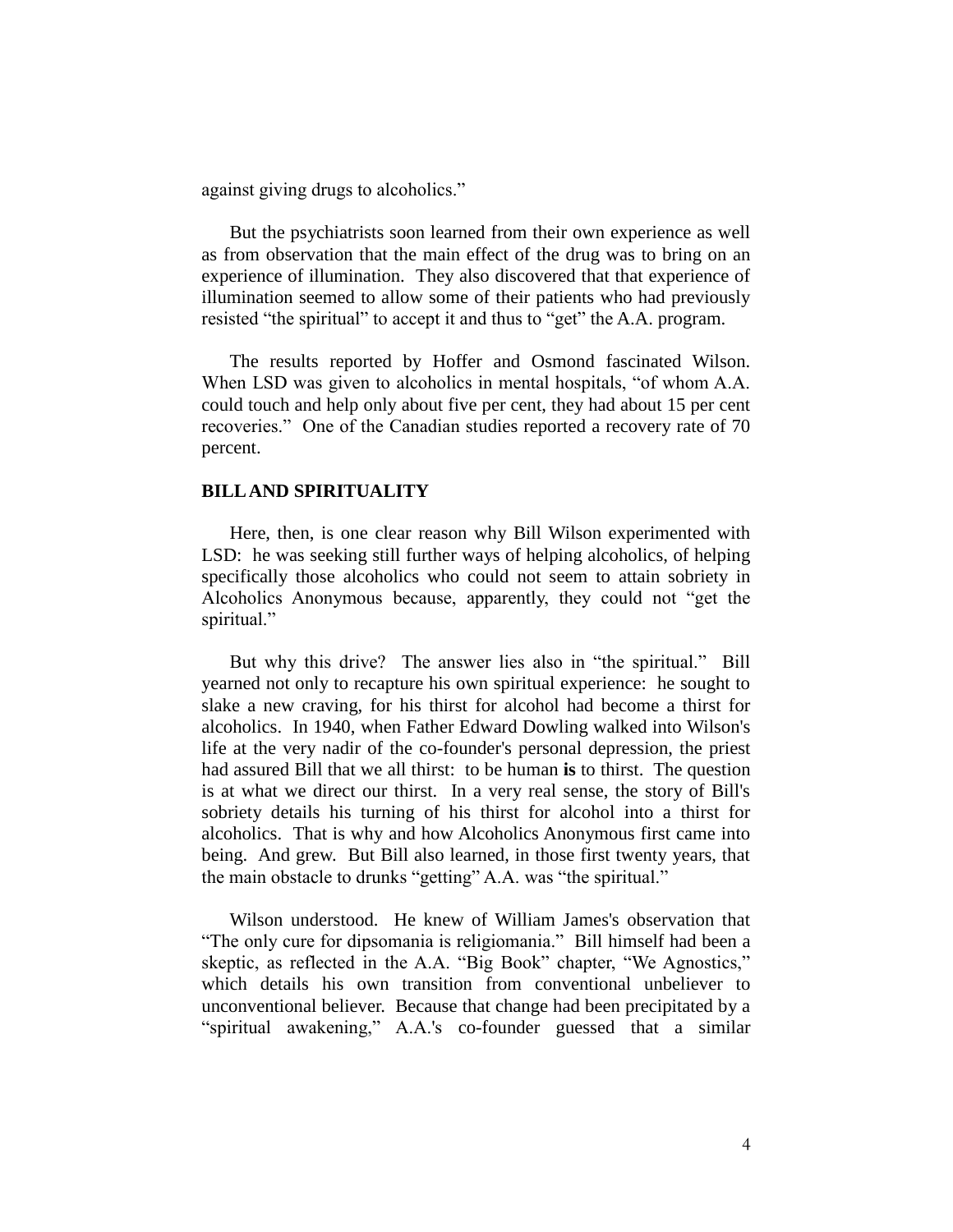experience could help others like himself "melt the icy intellectual mountain in whose shadow [they] lived and shivered."

## **AND TODAY?**

Today, such ideas seem strange. Or do they? We may not be so removed from Wilson's world as we would like to think. Both an implicit medical materialism and the hope that spirituality will help us transcend ourselves continue to shape how we think of addictions. Few would absolutely deny the presence in our own baggage of those two impulses that also lay behind Bill Wilson's LSD experimentation.

William James minted the term *medical materialism* to denote the insistence that there must be a measurable, physical cause in order for any malady to be *real*. On this topic, we all tend to be materialists: it is the dominant faith. And so arguments are waged and dollars spent and effort expended to locate the evil, the trouble, the problems, the malady, in some physical form – in biochemistry, or "brain hormones," or in the alcoholism gene.

That belief, and those efforts, were as strong in the 1950s. Then as now, reaction against the extremes of pop psychologies and fad psychiatries led the scientifically inclined to emphasize the reality of the physical behind apparently mental and emotional disorders. This materialism penetrated far. Episcopal Church Bishop Pardue, consulted by Wilson's friend and sometime mentor, the Reverend Sam Shoemaker, about a parishioner's complaint over Bill's involvement with LSD, declared himself "in the utmost sympathy with what [Bill] is doing." The bishop, Shoemaker reported to Wilson, "is convinced that the biochemical factor is of the greatest importance. . . . half our problems are bio-chemical and do not go back to sin and cannot wholly be governed by prayer."

But as the history of LSD bears out, belief in a physically material disease engenders faith in its physically material antidote. For every target there must be a "magic bullet." And so if "brain hormones" were the problem, some other chemical would furnish the solution. "Medical materialism," that is to say, shares the core assumption of addictive thinking: the belief that whenever there is something wrong with me, something outside me can "fix" it. No less than addiction, medical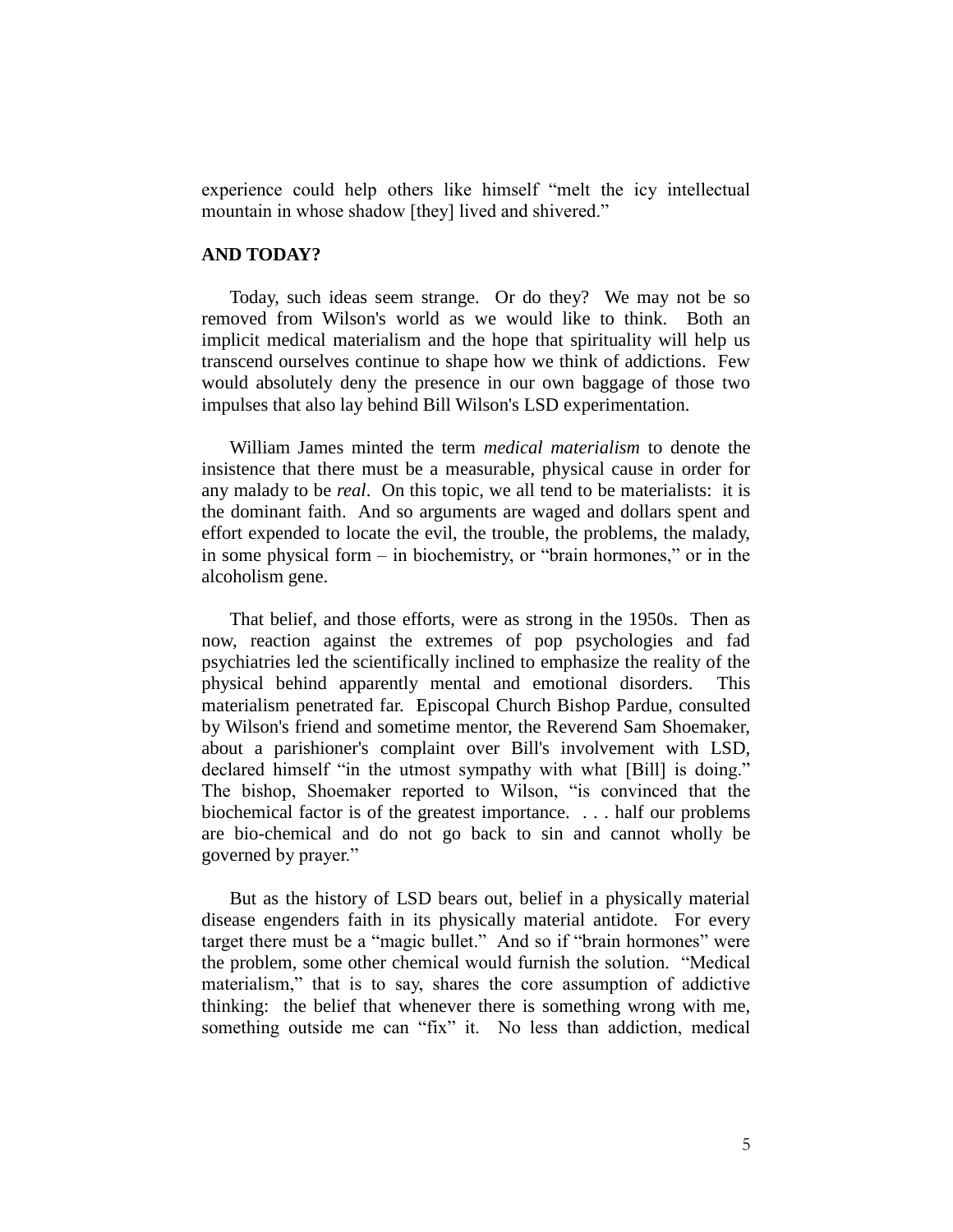materialism locates divinity in drugs.

# **AN AMERICAN SPIRITUALITY?**

The second impulse shaping Bill Wilson's quest for spirituality was the American culture-religion, an Evangelical Protestantism watereddown by its subservience to the social science of its time. By the mid-1950's, sociology was replacing psychology as the lodestar of the American faith, but both apostasies gratified the demand for a spirituality that could be commanded.

Americans have never been good waiters. On the foundation laid by the Puritan "Half-Way Covenant," despite pristine Calvinist bemoaning of "Arminianism," the "calling down" of revivals early became standard practice. The mid-twentieth century version of this rationalization, for all its modern vocabulary, echoed the insights of Charles Grandison Finney a century earlier: "New measures" (such as taking LSD) were justified because they attempted not to manipulate reality, but to remove the barriers that impeded spiritual reality from asserting itself.

Wilson set forth his thoughts on how LSD might serve spirituality in a 1958 letter to Sam Shoemaker. "[LSD] seems to have the result of sharply reducing the forces of the ego," Bill noted, pointing out the "generally acknowledged fact in spiritual development that ego reduction makes the influx of God's grace possible. . . . [LSD] will never take the place of any of the existing means by which we can reduce the ego, and keep it reduced," Bill acknowledged. But he went on to roll out the classic justification for spiritual innovation by noting "the probability that prayer, fasting, meditation, despair, and other conditions that predispose one to classic mystical experiences do have their chemical components." If such exercises aided "in shutting out ego drives, opening the doors to a wider perception," why not evaluate the more honestly chemical LSD in the same way?

### **SPIRITUALITY AND CONVERSION**

One feature of American Evangelical spirituality especially impelled Bill's fascination with LSD. The Evangelical vision insists on an experience of "conversion." It is this experience that validates the sense and hope of being somehow *changed*, somehow *different*, somehow *new*.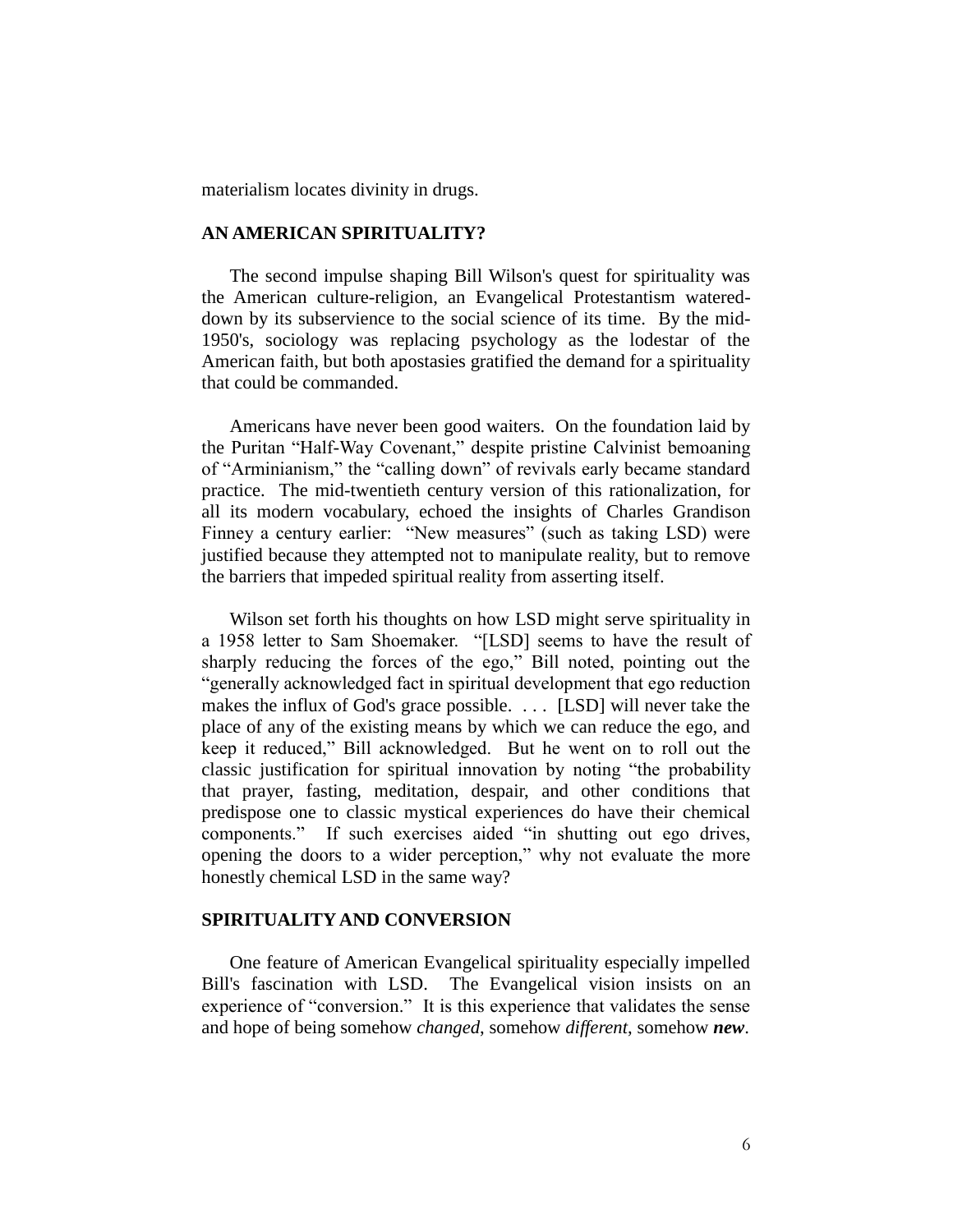America began as a quest for a new beginning. The insistence on the possibility of a totally new beginning indeed defines America. In the religious arena, as Horace Bushnell pointed out in his Finneycontemporaneous treatise on "Christian Nurture," the discovery of that "new birth," *conversion*, could take place in two ways: suddenly and dramatically or more measuredly, through a kind of education.

Unlike inhabitants of more traditional cultures, citizens of the United States tend to suspect not the sudden, but the gradual. And so those who experience sudden conversion usually regard their change as somehow more **genuine**. Thus it was that in spite of the A.A. Big Book's measured words about "educational variety spiritual experiences," Bill W. was himself drawn to seek ways of making more available the "sudden and spectacular upheavals" that although not necessary, seemed very, very useful.

## **SPIRITUAL OR RELIGIOUS?**

For a related consideration came into play, fashioning Wilson's fascination with the possibilities of LSD. From its beginnings, Alcoholics Anonymous had proclaimed its program to be "spiritual rather than religious." A dual strategy lay behind that insistence: it rendered A.A. acceptable to religious leaders; and it lured alcoholics, who often were idealists disillusioned with religion, into initial examination of the fellowship.

But in conveying the "spiritual" aspects of the program, Wilson faced the classic problem of religious mystics: how speak of that which cannot be captured by words? A.A. spirituality is founded in an experience of release, a free-ing – the sense that one has been *saved*. To those who do not experience such an event, spirituality ever remains total mystery. And they are comforted in their condition by the extremes to which some of those others who *have* experienced it have gone. For although anyone at all aware of spirituality knows the need to attempt to "eff the ineffable," those who actually think they achieve that are at best fanatics and at worst, bores.

Having so long refused the spiritual because of his disgust with those extremes, Wilson carefully eschewed the stock ways of describing spiritual experience. Even within Alcoholics Anonymous, he regretfully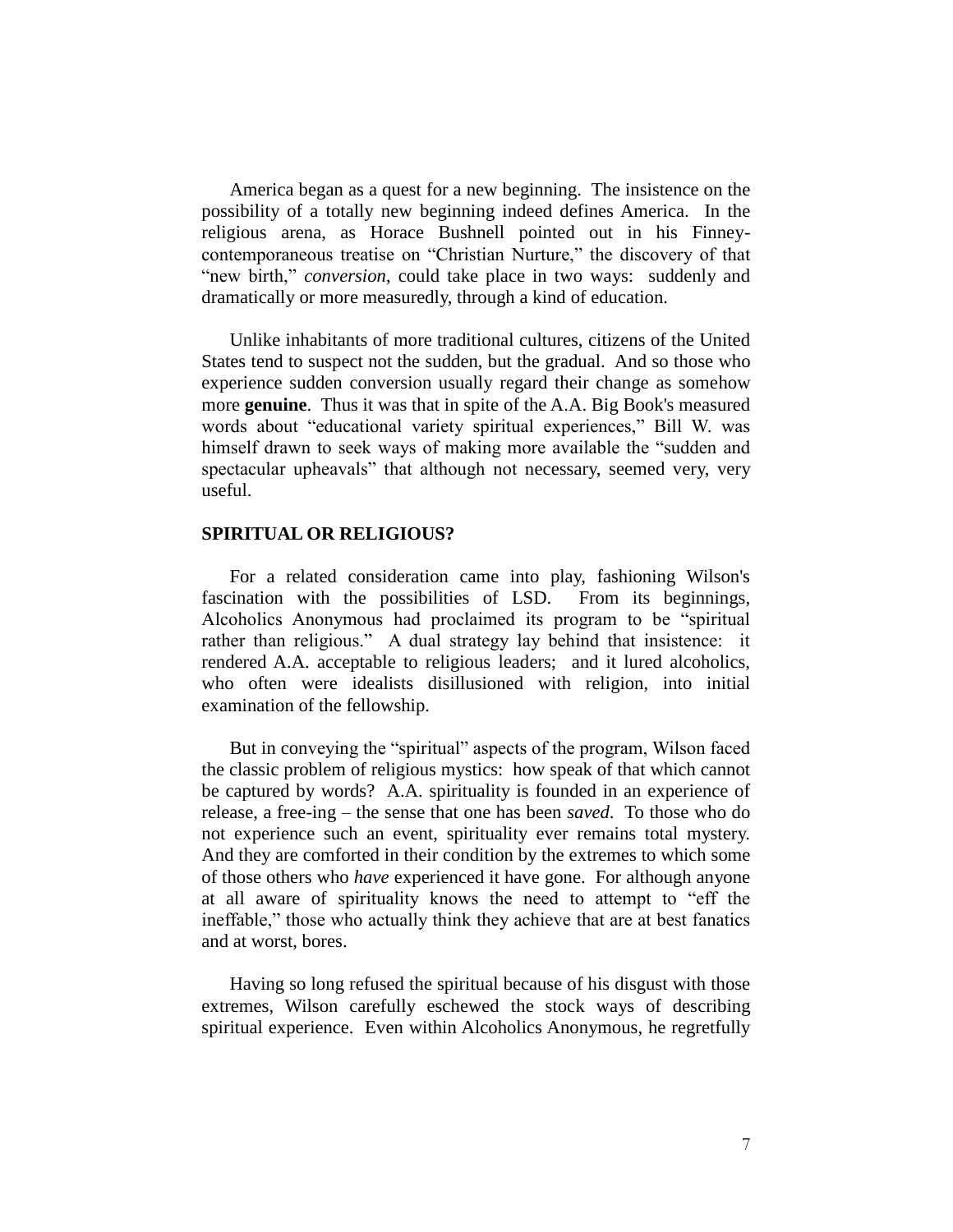but readily admitted, both fanatics and bores flourished. Yet other members showed something else. The co-founder felt a responsibility to make that deeper, less glib experience available to a wider population of alcoholics.

But how? Bill realized that in spite of his identification with just about every alcoholic he ever met, his own background in matters of "the spiritual" was hardly typical. Unlike most drunks of his era, Bill did not in his drinking years throw over a religious background and upbringing. He had never had either, but was rather himself an early product of the secularization that in his lifetime became ever more the American culture-religion.

Bill's "spiritual awakening" had changed all that. His experience in Towns Hospital in December 1934 had perfectly replicated the ordeals detailed in William James's *Varieties of Religious Experience*: the lapsing into darkness, the seeing of "a great white light," the sense of "a wind blowing not of air but of spirit," and  $-$  especially  $-$  the final feeling of great peace and calm, the perception of "the essential All-Rightness of the universe." In his LSD experiments, Bill Wilson was seeking to recapture and to extend that spiritual experience. He of course sought that for his own benefit; but he also – and even especially – hoped thus to find a way of making that experience available to other alcoholics.

# **BILL WILSON, LSD, AND DR. CARL JUNG**

In the midst of his experimentation, in 1961, Wilson finally got around to doing something he had long contemplated. Writing to Dr. Carl Jung, A.A.'s co-founder expressed gratitude for the famed psychiatrist's formative role in the pre-history of Alcoholics Anonymous. That correspondence has been often reprinted. And so it is well known that in his reply, Jung formulated an image that extended Dowling's metaphor of thirst, suggesting that alcoholism involved the struggle of *spiritus contra spiritum* – "spirits" destroying the **spiritual** in the lives of alcoholics.

It is less well known that Bill wrote a second, unreprinted, letter to the psychiatrist, one left unanswered because Jung's death intervened. In this response, Wilson apprized Jung of how much his "observation that drinking motivations often include . . . a quest for spiritual values caught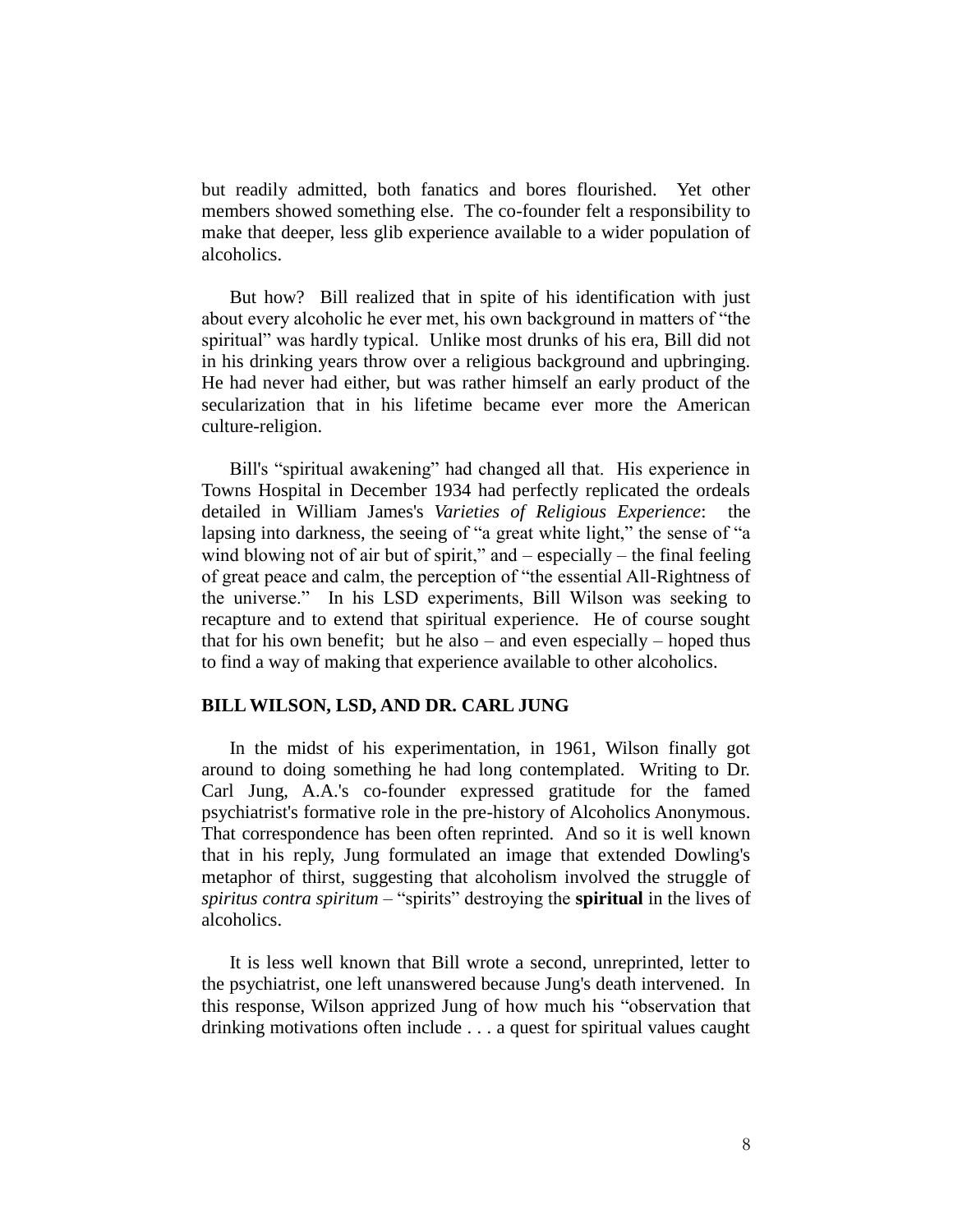our special interest." Building on that insight, Bill went on to tell Jung of his experiences with LSD, detailing his views on the "spiritual significance" of that substance. What is striking in Wilson's recital is less his rehearsing of the ideas earlier set forth to Shoemaker than how completely, albeit implicitly, Bill re-states concerning LSD what had always been known of the connections between **alcohol** and spirituality.

#### **ALCOHOL AND SPIRITUALITY**

The perception of connections between alcohol and spirituality, as the Jungian paralleling of "spirits" and *the spiritual* hints, is not peculiarly American, nor Protestant, nor even Christian: the intuition has a long and diverse history. The ancient Greeks embodied it in the figure of Dionysus. By the 1950s and 1960s, the vision, the vocabulary, and the chemical had all changed, but the era of Carlos Casteneda and Dr. Timothy Leary seemed about to bring to fulfillment Aldous Huxley's *Brave New World* prediction of "soma," the drug that would obviate the need for religion.

A relatively obscure Harvard professor at the time, Leary had in fact in 1958 sought Wilson out, asking to be included in the co-founder's experimental work with LSD. Whether this request sprang more from scientific curiosity about Bill's specific line of inquiry or was motivated by Wilson's apparently more ready access to the substance remains unclear. We know only that Bill became wary and put Leary off, one of the few individuals so treated.

Huxley, meanwhile, in an October 1958 *Saturday Evening Post* article, "Drugs that Shape Men's Minds," declared baldly that alcoholism and other forms of drug addiction were "as much a consequence of selftranscendent yearnings as were mystical theology, spiritual exercises, and yoga." He summed up his thoughts neatly: "The pen is mightier than the sword. But mightier than either the pen or the sword is the pill."

A friend of Bill Wilson who was not "a friend of Bill Wilson," Huxley elsewhere quoted Housman, hinting the problem but suggesting a cure unavailable to most alcoholics:

Malt does more than Milton can

To justify God's ways to man.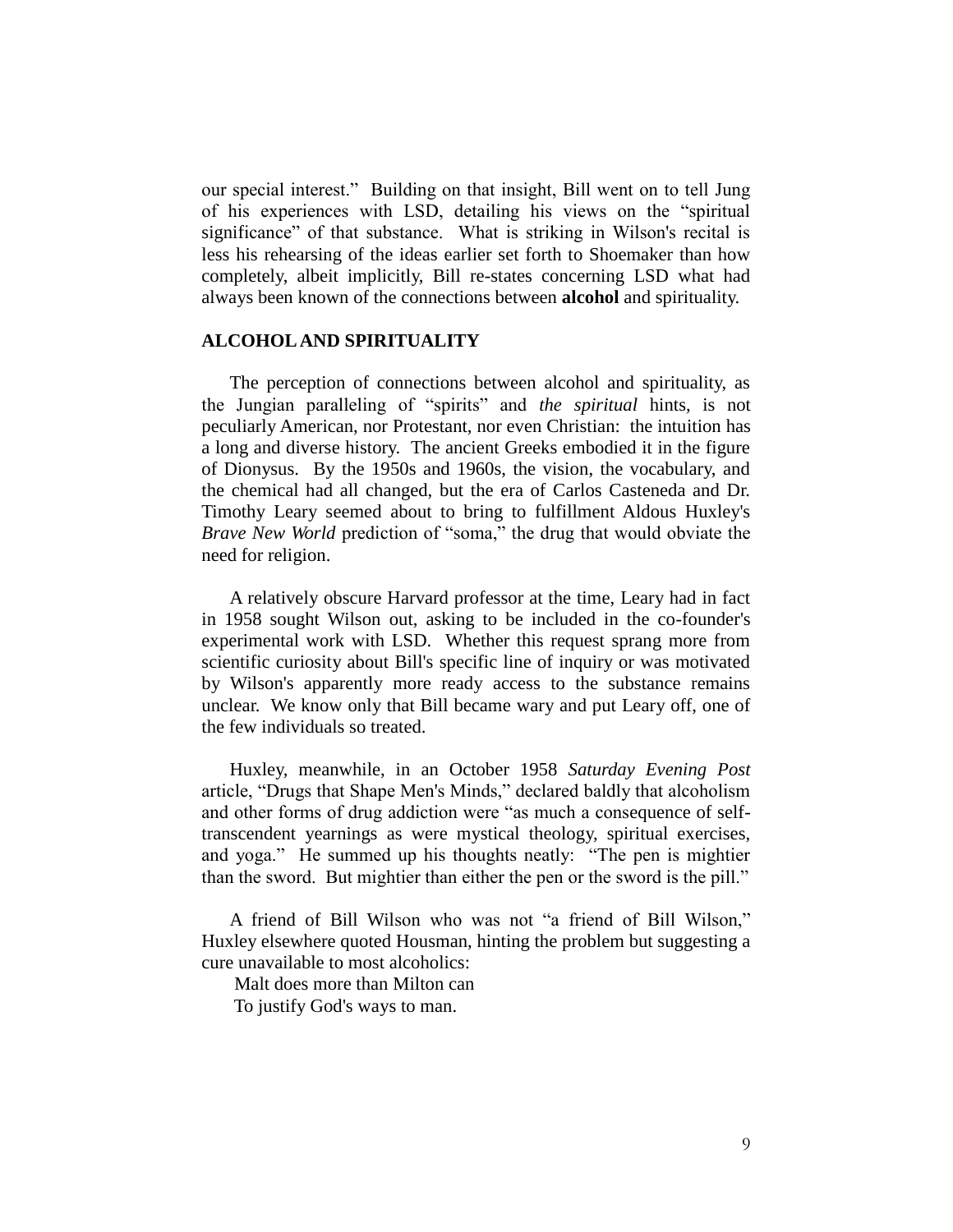#### **CONCLUSIONS**

Perhaps the best understanding of *addiction* presents it as an attempt to fill a spiritual void with a material reality. If there be any truth in that insight, Bill Wilson's experimentation with LSD occasions both caution and hope.

*Caution*, because even A.A.'s co-founder, despite his vast experiential knowledge of alcoholism in all its manifestations, despite all his very real albeit also very uneven personal spirituality, only most dimly recognized the extent to which his ongoing quests, even in sobriety, were expressions of what he liked to term his "malady." As Bill had written, what he was dealing with was "cunning, baffling, powerful!" More so, apparently, than even he knew.

But the story of Bill and LSD also occasions *hope*. At a moment when we seem about to be swamped by a self-centered age's guiltmongering gurus who would label all compassion "co-dependence," it is refreshing to recall that even in his errors, A.A.'s co-founder was seeking ways to benefit other alcoholics. Bill never lost what recent self-styled spiritual mentors apparently never gain: the sense of humor that warned him that he could be wrong. Bill Wilson never forgot that if he, as an alcoholic in recovery, had **any** spirituality, it was a spirituality of imperfection.

The Twelve-Step program of Alcoholics Anonymous offers only "a spirituality of imperfection." To expect more is to reject that spirituality; to hope for more is only to be human; to demand more, even of that program's first expositor, is to forget what attracted us to it in the first place.

The "lesson" of Bill Wilson's experimentation with LSD? If perfection is your goal, don't go looking for models among the members – or even the founders – of Alcoholics Anonymous.

## **R E F E R E N C E S**

*Lears Magazine* does not print notes, but in the hope of helping anyone interested in further investigation of this topic, I append the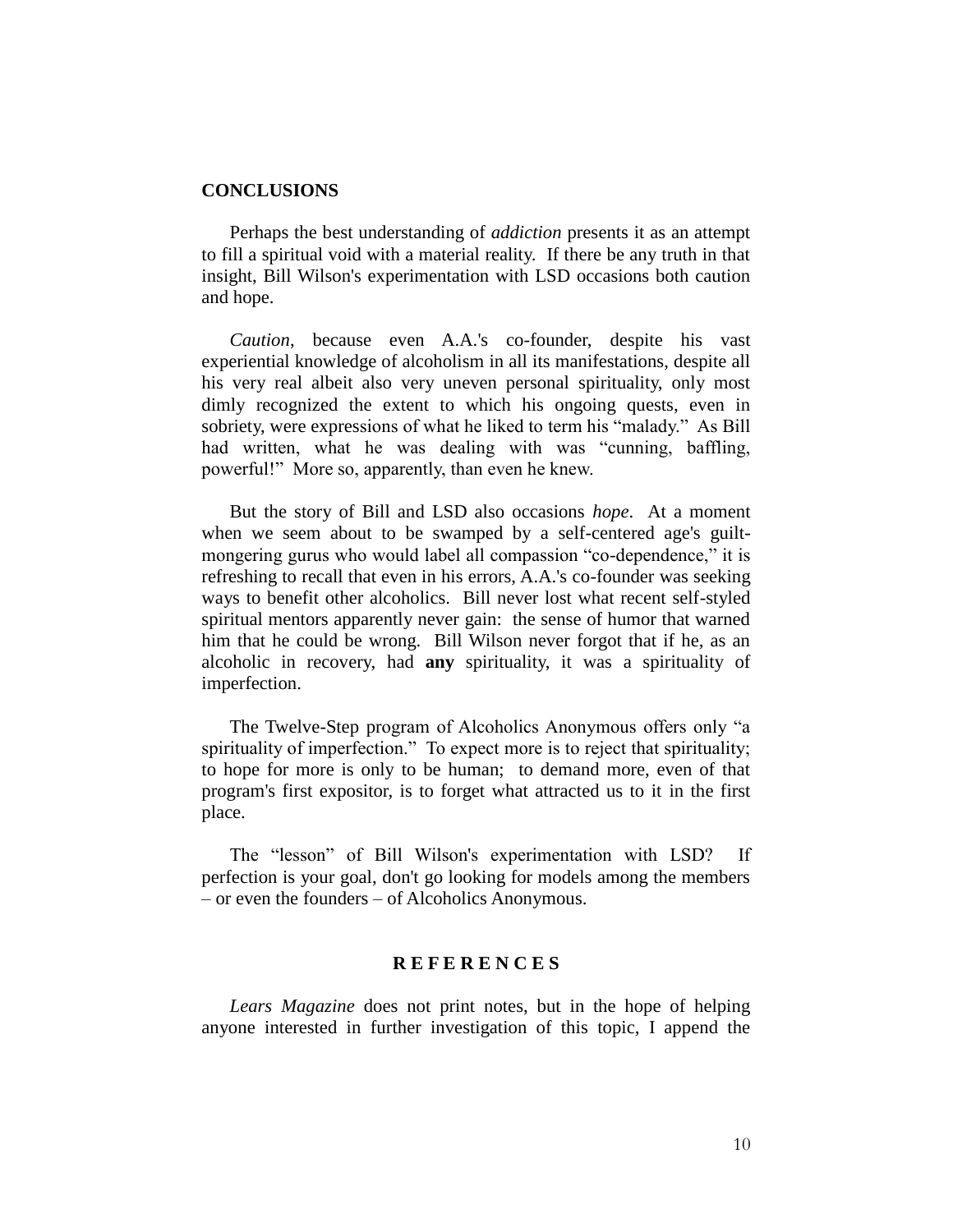"Source Sheet" that their Research Department requested:

#### INTERVIEWEES QUOTED: NONE

PRIMARY BACKGROUND MATERIAL – Sources Interviewed but Not Quoted:

Lois Wilson (currently deceased) Nell Wing, former secretary to Bill W.; Frank Mauser, current A.A. archivist; The ultimate primary background material is the research represented by my book, cited under Secondary Sources, and my continuing research on A.A. history.

#### SECONDARY SOURCES:

Ernest Kurtz, *Not-God: A History of Alcoholics Anonymous* (Hazelden 1979; rev. ed. 1991)

Bill Pittman, *AA: The Way It Began* (Glen Abbey 1988)

[Anonymous], *Pass It On*, (A.A. World Services 1984)

Nan Robertson, *Getting Better: Inside Alcoholics Anonymous* (Morrow 1988)

- Charles Taylor Knippel, *Samuel M. Shoemaker's Theological Influence on William G. Wilson's Twelve Step Spiritual Program of Recovery* (unpublished dissertation, 1987, St. Louis University, available from University Microfilms International)
- Joost A.M. Meerloo, "Artificial Ecstasy: A Study of the Psychosomatic Aspects of Drug Addiction," *Journal of Nervous and Mental Disorders* 115:246-266 (1952)
- Charles Savage, "LSD, Alcoholism and Transcendence," *Journal of Nervous and Mental Disorders* 135: 429-435 (1962)